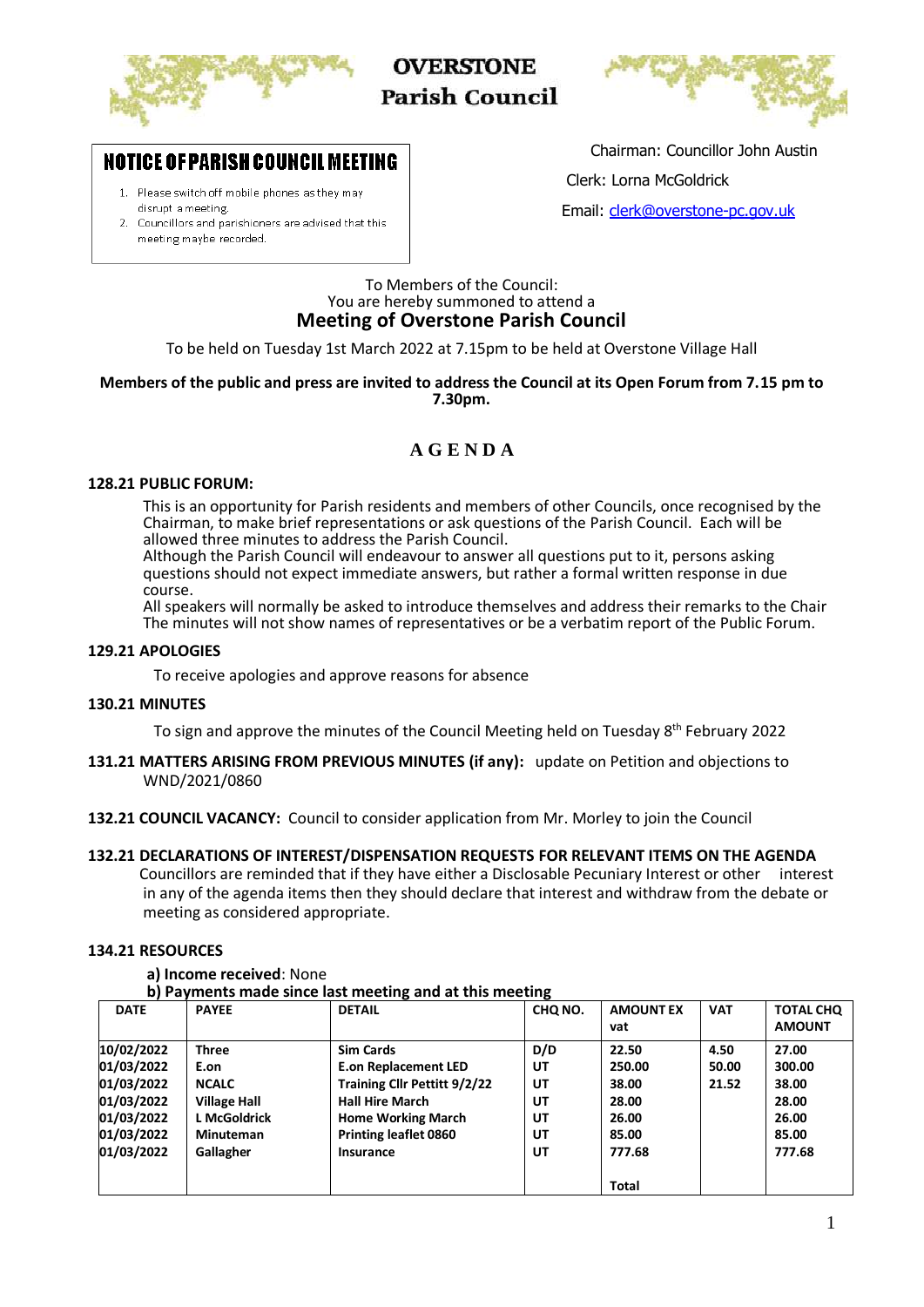### **c) Bank balances, Bank Reconciliations and Receipts and Payments** Bank balance at 28th February 2022 is **£39609.86**

**d) Internal check:** ICO Cllr Weston to check payments.

### **135.21 PLANNING**

 **a) Planning Applications:** To consider applications shown below and those received after the publication of the agenda, make resolutions as appropriate.

| <b>Application No.</b> | <b>Description</b>                                                                                                                                                                            | Location                                          | Respond by       | <b>Case Officer</b>      |
|------------------------|-----------------------------------------------------------------------------------------------------------------------------------------------------------------------------------------------|---------------------------------------------------|------------------|--------------------------|
| WND/2021/0960          | Constrcution of 77 new units of holiday<br>accomodation (31 New build and 46 twin unit<br>lodges), parking, lanscaping, refurbishment of<br>existing facilities and associated infrastructure | Overstone Park Golf<br>Club, Overstone NN6<br>0AS | $2nd$ March 2022 | <b>Katherine Daniels</b> |

# **b) Planning application decisions to report (if any)**:

**WND/2021/0567** Erection of replacement dwelling (Outline) and change of use of commercial building to equestrian use (full Application) Church Farm Barns, Church Farm, Overstone Park, Overstone, Northamptonshire NN6 0AE Approval 25th January 2022

**WND/2021/0610** Construction of a secondary school with outdoor facilities, access, parking, landscaping & drainage Approved 27<sup>th</sup> January 2022

**WND/2021/0870** Reserved Matters application(access , appearance, landscaping, layout and scale) for 123 dwellings within Zone 5 pursuant to outline approval DA/2013/0850 and approval of Condition 14 (finished floor levels), Condition 15 (soft landscaping), Condition 18 (Foul Water), Condition 19 (Surface water, Condition 26 (accoustic report), Condition 36 (bus Stops), Condition 37 (travel plan) and Condition 38 (public rights of way) – Resubmission of application DA/2020/1178 Approved 14th February 2022

# **c) Planning awaiting decision**

**WND/2021/0172** Reserved matters application (access, appearance, landscaping, layout and scale) for 350 dwellings (Zone 10) pursuant to outline approval DA/2013/0850 and approval of Condition 18 (foul water drainage), Condition 19 (surface water drainage), Condition 26 (noise) and Condition 37 (travel plan). Zone 10 land to the east of A43 Overstone Leys

# **WND/2021/0700**

Reserved matters application – Zone  $4 - 229$  dwellings including details of appearance, access, appearance, landscaping, layout and scale pursuant to outline approval DA/2013/0850 and approval of Condition 14 (finished floor levels), Condition 15 (soft landscaping), Condition 18 (Foul Water), Condition 19 (Surface water, Condition 26 (internal noise reports), Condition 36 (bus Stops), Condition 37 (travel plan) and Condition 38 (public rights of way) –

**DA/2020/000 WND/2021/0001 amended** consisting Outline application for an urban extension consisting of circa 1600 dwellings; works to accommodate a new section of A43 dual carriageway road; up to 5.73 ha of commercial land, including: a local centre (Use Classes A1/A3/A5/D1), assisted living/residential care home (Class C2), conversion of former agricultural buildings to a community hub (Classes D1/A3) and employment (Classes B1/B2/B8); a new 2-form entry primary school; public open space, including allotments and children's play space; structural landscape planting; and associated infrastructure including drainage features, footway/cycleways and access (part access unreserved for a roundabout access into the site off the A43). AMENDED

**WND/2021/0956** Work to tree subject of tree preservation order DA399 6 Tower Court, Overstone Park, Overstone NN6 0AS

**WND/2021/0860** Hybrid application for detailed approval for site access, provision of petrol station with convenience store: two food & drink units (with drive-thru lanes), retail units & 119 parking spaces & public access routes. Outline application (with matters of scale, access & layout to be determined) for an employment unit; nursery, 21 parking spaces and public access routes.